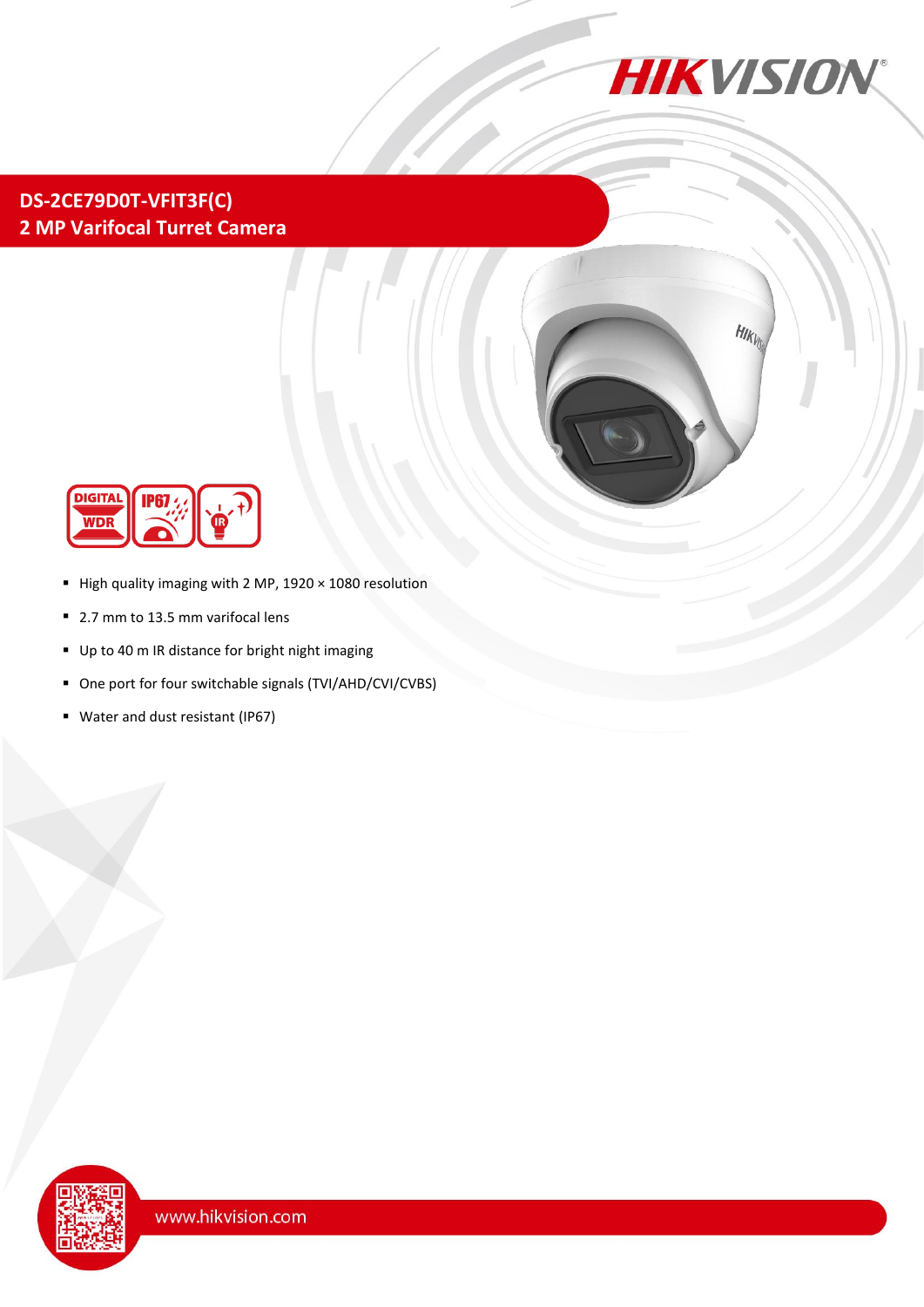

# **Specification**<br>Camera

| Camera |  |
|--------|--|

| <b>Image Sensor</b>         | 2 MP CMOS                                                                          |  |  |  |  |
|-----------------------------|------------------------------------------------------------------------------------|--|--|--|--|
| Signal System               | PAL/NTSC                                                                           |  |  |  |  |
| Resolution                  | 1920 (H) × 1080 (V)                                                                |  |  |  |  |
|                             | TVI: 1920 × 1080 @ 30 fps, 1080P @ 25 fps                                          |  |  |  |  |
| <b>Frame Rate</b>           | AHD: 1920 × 1080 @ 30 fps, 1080P @ 25 fps                                          |  |  |  |  |
|                             | CVI: 1920 × 1080 @ 30 fps, 1080P @ 25 fps                                          |  |  |  |  |
|                             | <b>CVBS: PAL/NTSC</b>                                                              |  |  |  |  |
| Min. Illumination           | 0.01 Lux @ (F1.2, AGC ON), 0 Lux with IR                                           |  |  |  |  |
| <b>Shutter Time</b>         | PAL: 1/25 s to 1/50,000 s; NTSC: 1/30 s to 1/50,000 s                              |  |  |  |  |
| Lens                        | 2.7 mm to 13.5 mm varifocal lens                                                   |  |  |  |  |
|                             |                                                                                    |  |  |  |  |
| Field of View               | Horizontal FOV: 100° to 30°, vertical FOV: 52° to 17°, diagonal FOV: 116° to 34.5° |  |  |  |  |
| Lens Mount                  | $\Phi$ 14                                                                          |  |  |  |  |
| Day & Night                 | Color & ICR                                                                        |  |  |  |  |
| WDR (Wide Dynamic Range)    | Digital WDR                                                                        |  |  |  |  |
| Angle Adjustment            | Pan: 0° to 360°, Tilt: 0° to 75°, Rotation: 0° to 360°                             |  |  |  |  |
| Image                       |                                                                                    |  |  |  |  |
| Day/Night Mode              | Auto/Color/BW (Black and White)                                                    |  |  |  |  |
| Image Mode                  | STD/HIGH-SAT                                                                       |  |  |  |  |
| AGC                         | Yes                                                                                |  |  |  |  |
| White Balance               | Auto/Manual                                                                        |  |  |  |  |
| AE (Auto Exposure) Mode     | DWDR, BLC, HLC, Global                                                             |  |  |  |  |
| Noise Reduction             | 2D DNR                                                                             |  |  |  |  |
| Language                    | English                                                                            |  |  |  |  |
| Function                    | Brightness, Contrast, Mirror, Smart IR, Sharpness, Saturation                      |  |  |  |  |
| <b>Interface</b>            |                                                                                    |  |  |  |  |
| Video Output                | Switchable TVI/AHD/CVI/CVBS                                                        |  |  |  |  |
| General                     |                                                                                    |  |  |  |  |
| IR Range                    | Up to 40 m                                                                         |  |  |  |  |
| <b>Operating Conditions</b> | -40°C to 60°C (-40°F to 140°F), Humidity: 90% or less (non-condensing)             |  |  |  |  |
| Power Supply                | 12 VDC ± 15%                                                                       |  |  |  |  |
| Consumption                 | Max. 5 W                                                                           |  |  |  |  |
| Protection Level            | <b>IP67</b>                                                                        |  |  |  |  |
| Material                    | Front cover: Metal, Main body: Plastic                                             |  |  |  |  |
| Communication               | <b>HIKVISION-C</b>                                                                 |  |  |  |  |
| Dimension                   | 84.5 mm × 92 mm × 255.1 mm (3.33" × 3.62" × 10.04")                                |  |  |  |  |
| Weight                      | Approx. 682 g (1.50 lb.)                                                           |  |  |  |  |
|                             |                                                                                    |  |  |  |  |

### **Available Model**

DS-2CE79D0T-VFIT3F(C)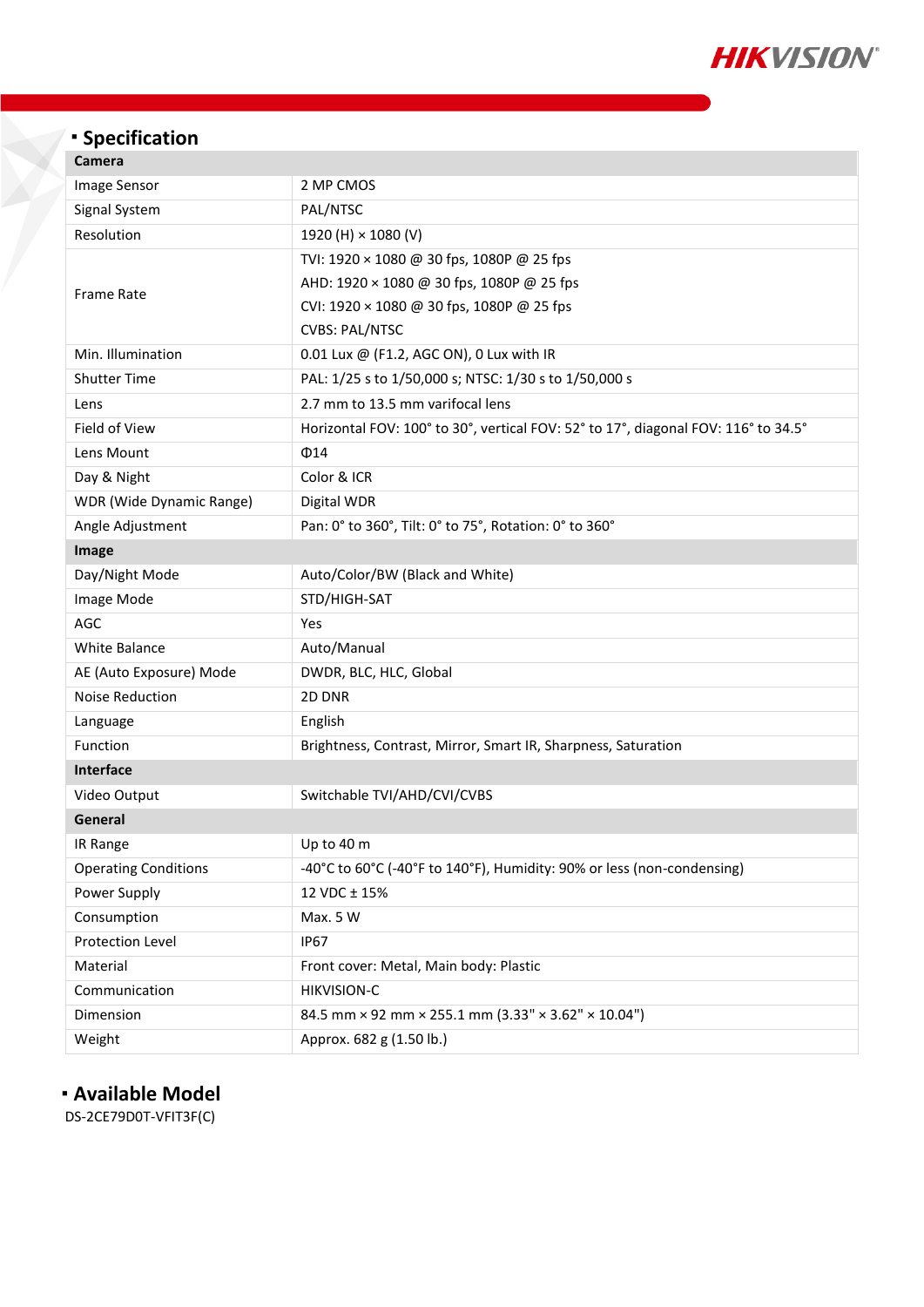

# **Dimension**



- **Accessory**
- **Optional**

| <b>DS-1276ZJ-SUS</b><br><b>Corner Mount</b> | DS-1273ZJ-130-T<br><b>RL</b><br><b>Wall mount</b> | <b>DS-1280ZJ-M</b><br><b>Junction Box</b> | <b>DS-1275ZJ-SUS</b><br><b>Vertical Pole</b><br><b>Mount</b> | <b>DS-1281ZJ-M</b><br><b>Inclined ceiling</b><br>mount |
|---------------------------------------------|---------------------------------------------------|-------------------------------------------|--------------------------------------------------------------|--------------------------------------------------------|
|                                             |                                                   |                                           |                                                              |                                                        |